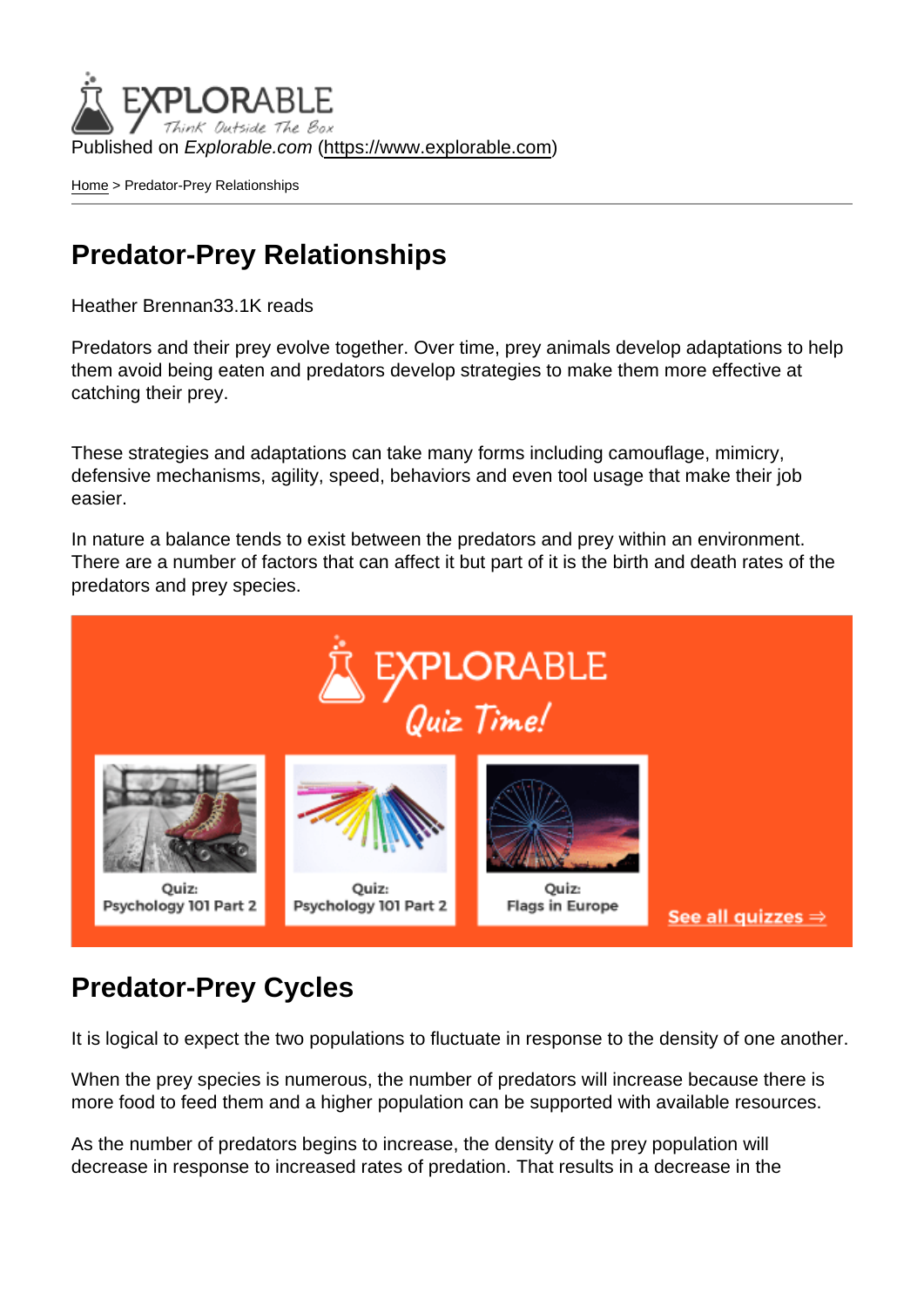number of predators as the food resource becomes smaller which in turn decreases the rate of predation, allowing the prey species population to flourish again.

It's a cycle. One of the best known examples of this cycle occurs with snowshoe hares and [Canada lynx](http://bio.fsu.edu/~james/krebs.pdf) [1].

It is important to remember that there are other factors at work too though. These factors, such as spatial heterogeneity and prey defense mechanisms, act to stabilize the relationship, preventing the predatory or prey species from disrupting the cycle.

For example, when the prey becomes sparse, their density within a predator's territory also becomes much less, making it harder to find prey and allowing some of the prey to survive without being completely eliminated by the predator.

# Keystone Predators

Many predators dine on multiple types of prey. A [keystone predator](http://education.nationalgeographic.com/education/encyclopedia/keystone-species/?ar_a=1) [2] is one whose presence allows multiple species that compete with one another for resources to exist in an environment. It does this because it keeps the populations of the different competitors in check through predation.

Removing the predator from the environment, often results in a rapid decrease in biodiversity as one species takes over the environment, eliminating its competitors by using up all the resources.

### Invasive Species

Invasive species are ones that are introduced to an environment where they are not naturally occurring either by accident or purposefully.

Sometimes the invader is a species kept as a pet that is released into the wild. This is what has occurred with rock and [Burmese pythons](http://www.bio.davidson.edu/people/midorcas/research/Pythons/Python.htm) [3] in Florida.

Other times, it comes to the new environment via a shipment from another location or an accidental disbursement.

The invasive species disrupts the balance within an environment. It may eliminate both predators and prey within the system causing a domino effect.

A trophic cascade occurs when a number of species at all levels of the food chain within the environment are affected by the introduction.

For example, the released pythons are eating many of the top predators and their prey species. There are insufficient resources to support the other predatory species and they are being eliminated from environment along with many native prey species that are not adapted to having the python as a predator.